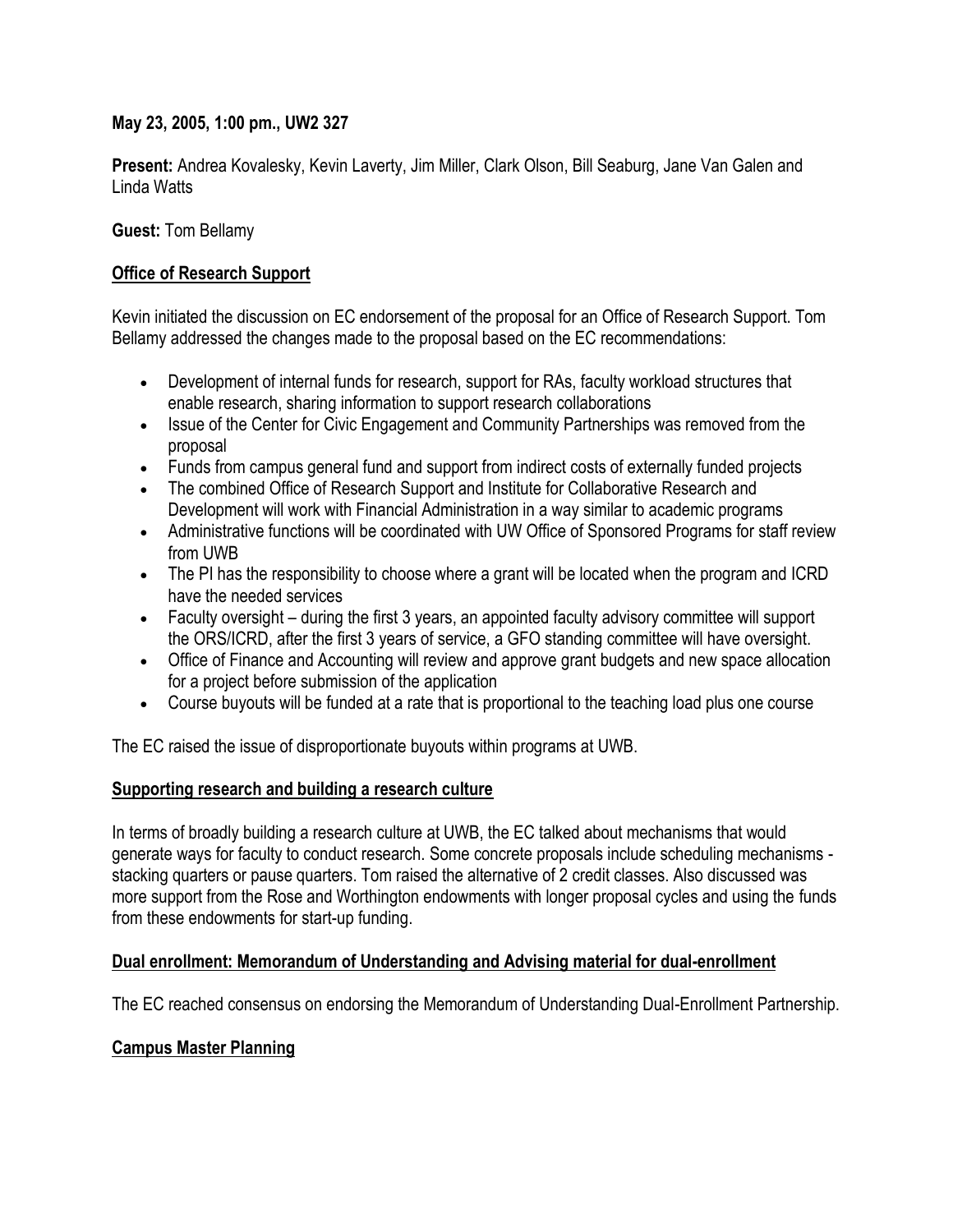The EC reviewed the Campus Master Planning Focus Group questions and determined that an EC meeting to address issues significant to faculty governance and voice may be required. Kevin asked that EC reps talk with their programs regarding this issue and bring feedback to the EC.

# Planning for GFO committees for 2005-2006

The EC considered critical faculty activities and deliberated on which GFO committees (standing or otherwise) will be responsible for these activities. Kevin proposed that we [a] avoid establishing any more ad hoc task forces separate from GFO committees (this practice further stretches faculty and increases service loads), and [b] do not ask faculty to serve on any GFO committee for which there is not a clear role and purpose for the year.

Proposal that for 2005-2006 we charge GFO committees as follows:

**Curriculum Committee** - Course review and approval (there will be a lot because of lower division as well as upper division expansion). This committee also is responsible for the Tri-Campus Curriculum review.

**Academic Affairs Committee** - Planning for lower division; planning for cross-program initiatives; Teaching and Learning Center

**Instructional and Research Support Committee** - Research support and building a research culture; oversight of a potential Office of Research Support; representative to Technology Policy Advisory Group

Create a Campus Master Planning Committee - on an ad hoc basis - the "GFO Design, Sustainability, and Environment Committee" for next year.

**Faculty Council on Promotion and Tenure** – in addition to the charge of promotion and tenure determination, this council could provide faculty personnel advice to the Chancellor and VCAA.

New GFO committees or changes to the charge of any GFO committee will be implemented for one year and after review the GFO by-laws can be amended to incorporate any changes.

# **Continue discussion of 2005-2007 budget**

The joint Executive Council/Academic Council meeting on Thursday will be an opportunity for the EC to articulating our budget priorities for the coming biennium. Kevin expressed concern that faculty voice be heard in the budget process if it continues into the summer (i.e., while most faculty are not on contract). Tom outlined four categories that he sees for the budget process:

- 1. Continuing commitments funded on temporary funds
- 2. Costs of lower division
- 3. 5-for-5 implementation
- 4. Everything else

The EC ranked their budget priorities and reiterated that the 5-for-5 initiatives are top priorities but that current proposals may not fulfill the intent of the implementation of 5-for-5.